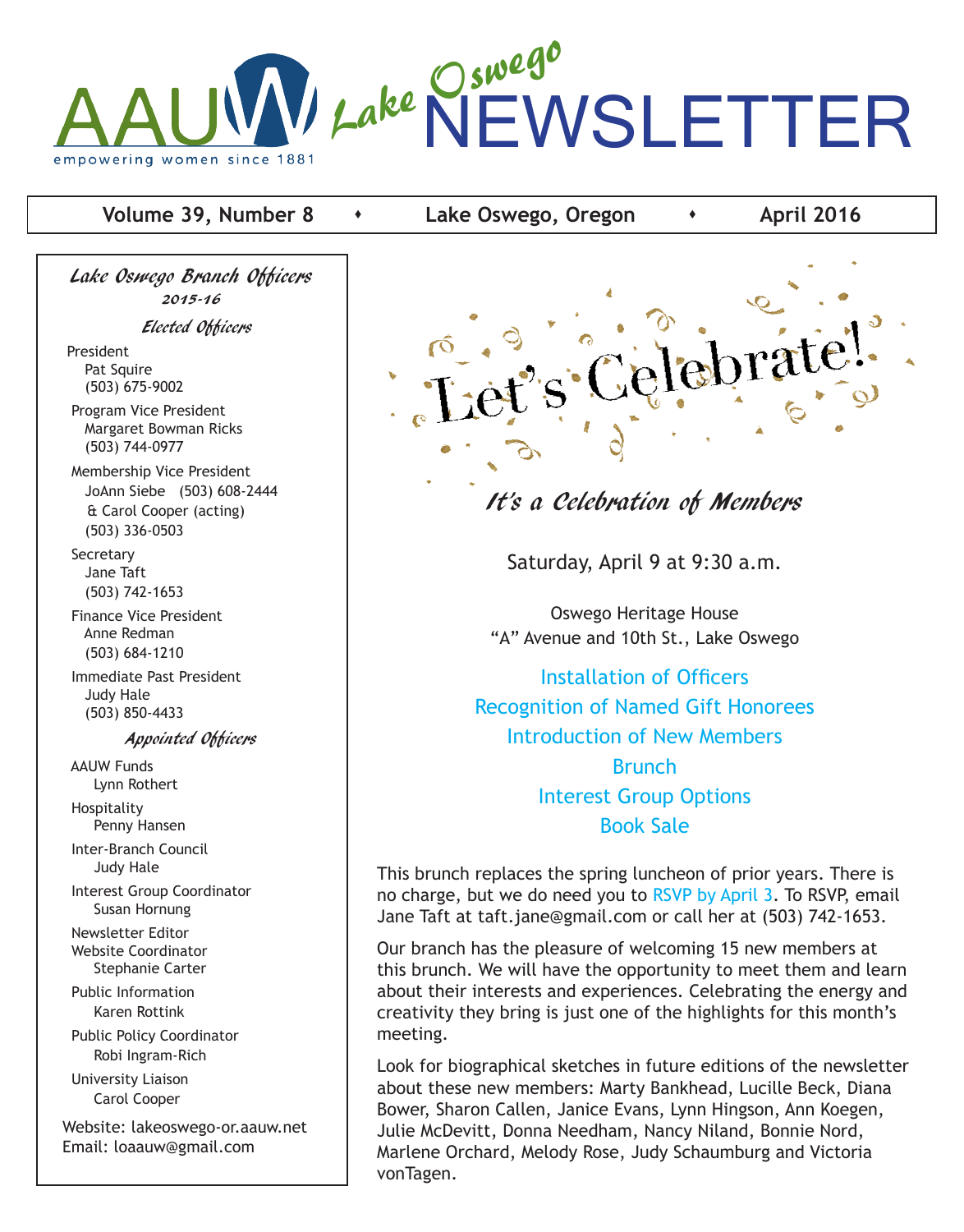### **Page 2 April 2016**



Photo from left: Margaret Bowman Ricks with Attorney General Ellen Rosenblum and Pat Squire.

# Squire's Scribblings

by Pat Squire, President

Hasn't our branch has had some fantastic programs and speakers this year?! We started with Alicia Temple from Planned Parenthood Advocates. She was followed by other excellent programs: State Representative Ann Lininger; Will Fuller talking about identify theft; Marylhurst President Melody Rose; Lake Oswego Reads speaker Dawn Boone on Edward Curtis; and, ending our program lineup in March, State Attorney General Ellen Rosenblum. I know we learned a lot from all of our speakers, which is what our programs are about.

Attorney General Rosenblum, who oversees the Department of Justice, highlighted a number of key areas that she is proud of, and that relate directly to our work:

 • She congratulated the legislature on passing a sexual assault privacy bill for our campuses. She said this legislation is one of the strongest confidentiality protections for victims of sexual assault and domestic violence in our country.

 • During the short 2016 session that began in January, she thanked the legislature for funding the first statewide elder abuse initiative. This bill will provide funding for a full time prosecutor and two investigators housed in the Department of Justice. This was her highest priority in this session.

 • The Department of Justice assembled and published a list of the top 10 consumer complaints, and several of them are directly related to elder abuse, such as imposter scam calls and health care scams. She said more consumer education is necessary to keep people safe, especially seniors.

Our Saturday programs are a major branch asset, and they serve a number of educational, social and branch information needs. Margaret Bowman Ricks did an outstanding job as our Program VP. She and her colleagues, including our Public Information Officer, Karen Rottink, brought in the general public, educating them about what we do and who we are. We gained an unprecedented number of new members through programs and publicity.

However, a cautionary note about our meetings. One of our brand new members took me aside to share her disappointment about several conversations between individuals that were going on while our Attorney General was speaking. I was aware of this, and several of our members remarked about it as well. This is not the first time this has happened. I know quite a number of you were teachers. My question is, "How would you deal with students who were carrying on private conversations while you were trying to teach a lesson?"

We elected new officers at our March meeting who will be installed at our April meeting (see related article). That meeting will also provide an opportunity to socialize and to welcome our many new members. The Board will provide a tasty hot brunch. There is no cost to members for this brunch. Please plan to attend.

Also, note that our annual tea and fundraiser, will take place on Saturday, May 21, a new date. Remember to mark your calendars as this is not our regular meeting date.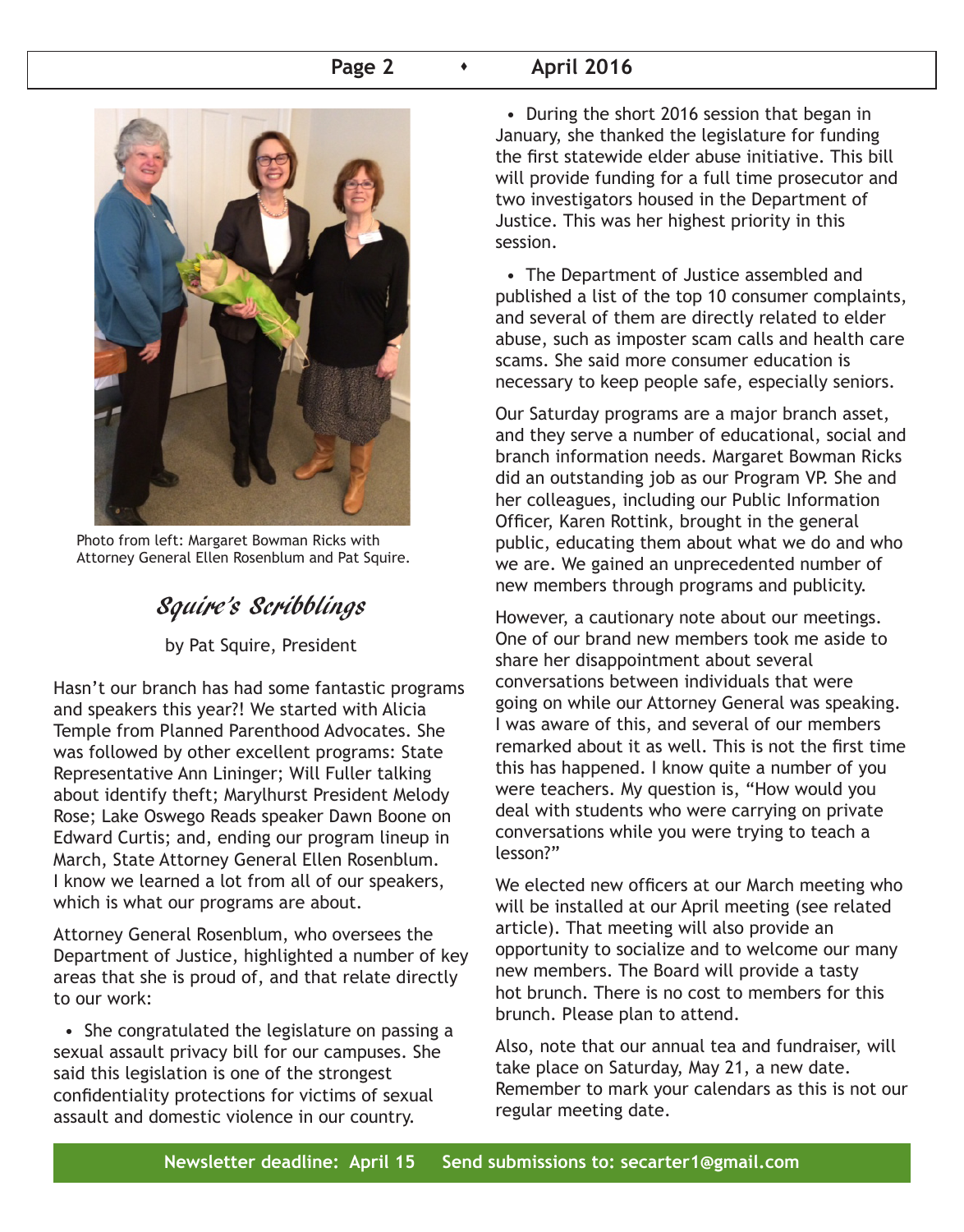# New Officers to Be Installed

At our March branch meeting, members voted in three new officers who will be installed at our May brunch.

# Margaret Bowman Ricks

Margaret Bowman Ricks, who has been serving as our Program VP, will succeed Anne Redman as Financial VP. She has a head start as she is already familiar with the program Anne has been using to keep the accounts.

Margaret joined our branch two years ago and immediately became an active member. Many years ago she was an AAUW member for a short time, but the demands of her family and other groups kept her from being active.

From 1980 until she retired in 2008, Margaret has been involved with independent schools - as a teacher, level coordinator and Head of School. In 1995 she founded a unique elementary school.

When asked to provide a surprising fact about heself she admitted, "My husband proposed on our second date and I accepted! Fifty two years later we are still having a good time together." Way to go Ted!

You may read more about Margaret in the September 2015 branch newsletter.

## Donna Needham

Donna Needham, an even newer member than Margaret, will serve as Program VP in the coming year.

She says the position is not unlike her position as a Protocol Officer with the U.S. House of Representatives Committee on Foreign Affairs back in the 1980s. She says, "Most exciting is the fact that I will quickly get to know Oregon, Portland and the Lake Oswego areas as I become involved in finding interesting speakers for our monthly meetings."

Donna arrived in Oregon last May, and is so glad to have settled here. She came from the East Coast in order to be close to her daughter and family after

her husband passed away. She believes is it is fortunate that they decided to settle in Portland.

Donna returned to college to finish her undergraduate degree after retiring at age 60. She then earned a Master's degree soon after, making her a rather recent college graduate and, therefore, a brand new member of AAUW. Donna looks forward with excitement to the coming AAUW sessions.

You may learn more about Donna in the November 2015 newsletter.

# Dixie Kroupa

Long-time member Dixie Kroupa will succeed JoAnn Siebe as Membership VP. Dixie joined the our branch about 15 years ago after moving here from Forest Grove where she was also a member.

Membership in our branch provided her with a great way to get to know wonderful women in the community as well as participating in some of the activities. Dixie has been a long time member of the 4th Tuesday book group and also a sub for bridge.

Being a member of an organization that promotes education for women as well as providing academic assistance is important to her as well. Dixie says, "Due to the members and all the knowledgable speakers our organization has had enables us to stay abreast of a variety of issues and to act on them when possible."

Dixie has been retired for about 10 years and enjoys taking art classes, being a docent at the Oregon Historical Society Museum and playing duplicate bridge with her newly retired husband.

Dixie looks forward to taking a more active part in AAUW.

Editor's note: We've been adding members so fast over the past few months that I, for one, can't keep up with all the new faces. I look forward to learning about the experiences and talents these ladies will bring to our branch. We try to include a profile of each new member in the newsletter. If you would be interested in befriending a new member and writing her profile, please let Dixie know and she will match you up!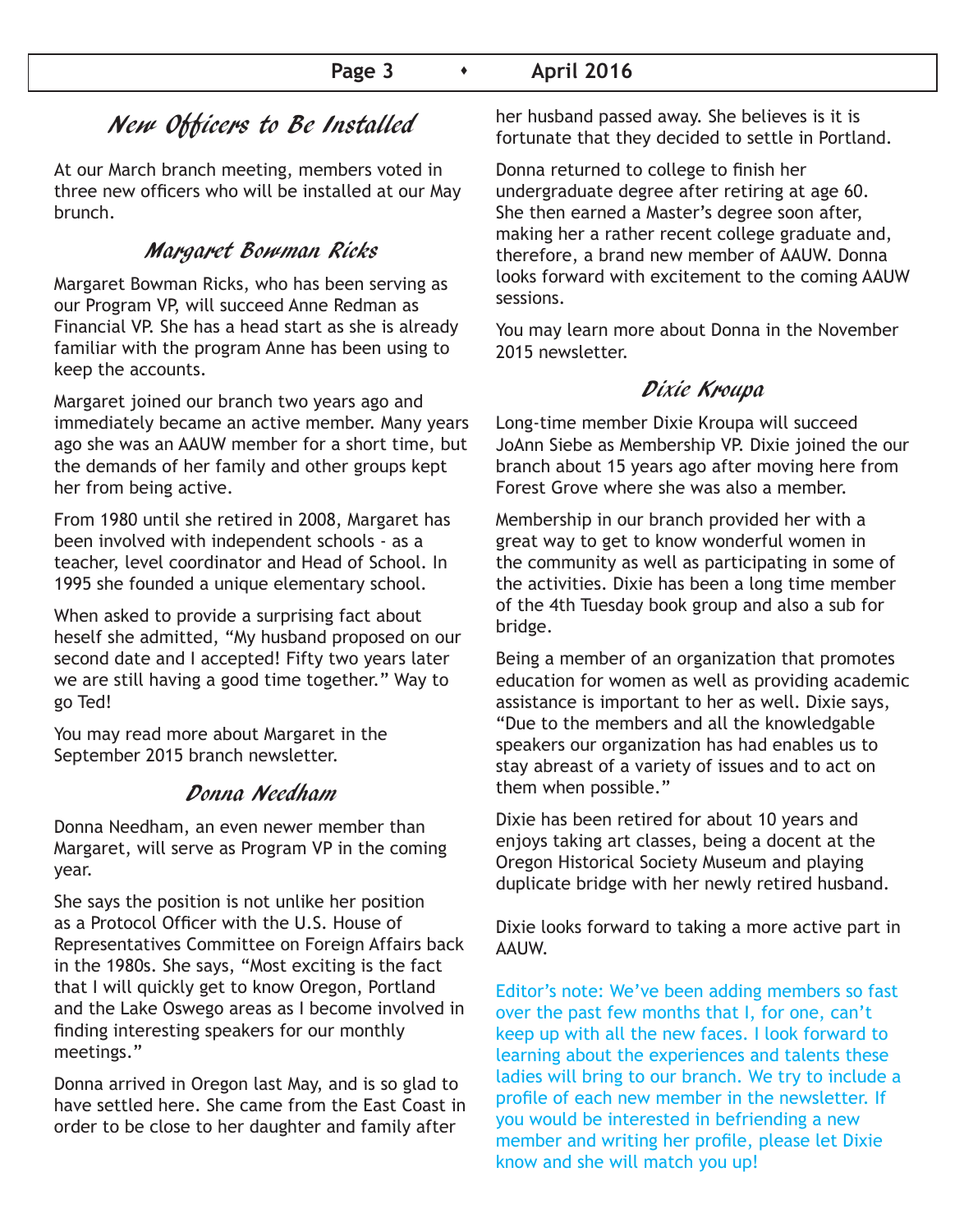# Equal Pay Day is April 12, 2016

### by Karen Rottink, Public Information

Equal Pay Day is April 12, 2016. This refers to the number of hours a woman must work to earn the same amount a man would earn for the same job. According to the U.S. Census Bureau, American Community Survey, in 2013 women who worked full time only earned 78 cents on average for every dollar men earned. The inequity is far worse for African American women and Latinas. According to the White House Press Office, today the median wage of a woman working full-time year-round in the U.S. is approximately \$39,600. This is only 79 percent of a man's median earnings of \$50,400.

In 1963 President John F. Kennedy signed The Equal Pay Act into law. Overall the law prohibits employers from paying different rates of pay based on an employee's gender. Unfortunately, although 53 years have passed since that law was enacted, we have still not achieved gender equity in pay.

Further legislation is necessary to provide more effective enforcement tools and adequate

remedies to close this gender pay gap. On March 25, 2015, fair pay champions Rep. Rosa DeLauro (D-CT) and Sen. Barbara Mikulski (D-MD) reintroduced the Paycheck Fairness Act, a bill which AAUW strongly supports. This bill, when enacted into law, would help bring pay equity to women. In part it would prohibit retaliation against workers who disclose their own wages or inquire about their employer's wage practices. It would also help employers collect wage-related data and require employers to show that wage discrepancies are based on factors other than gender.

Fifty-three years is far too long to wait for fairness! Please contact your U.S. Representatives and Senators and urge them to support the Paycheck Fairness Act. Also urge your Oregon legislators to enact paycheck fairness legislation at the state level, which several states have already done. Equal Pay Day reminds all of us that we need fair pay now!

You can contact legislators through the 2-minute activist site: http://salsa4.salsalabs.com/o/50796/ c/46/p/dia/action3/common/public/?action\_ KEY=17786&killorg=True



Annual Tea and Fundraiser

It's time to mark your calendars for our branch's biggest fundraiser -- our annual tea.

Penny Hansen is coordinating the Tea again this year. This fundraising event can't happen without your able assistance. Penny needs help from members to prepare food, set up and serve. Please contact Penny to volunteer by calling (503) 636- 7255 or emailing her at pennyhansen@comcast.net.

If you aren't able to assist with cooking or actions that require physical effort, then please help by inviting friends and family. Members and visitors always enjoy this event that feeds the soul as well as the body.

When: May 21 at 11:30 a.m. Where: Heritage House Cost: \$18.00 (RSVP and pre-pay)

This event is still in the planning stage. We have not yet decided what, if any, additional fundraising activity will take place at the tea.

Look for more information in the May newsletter.

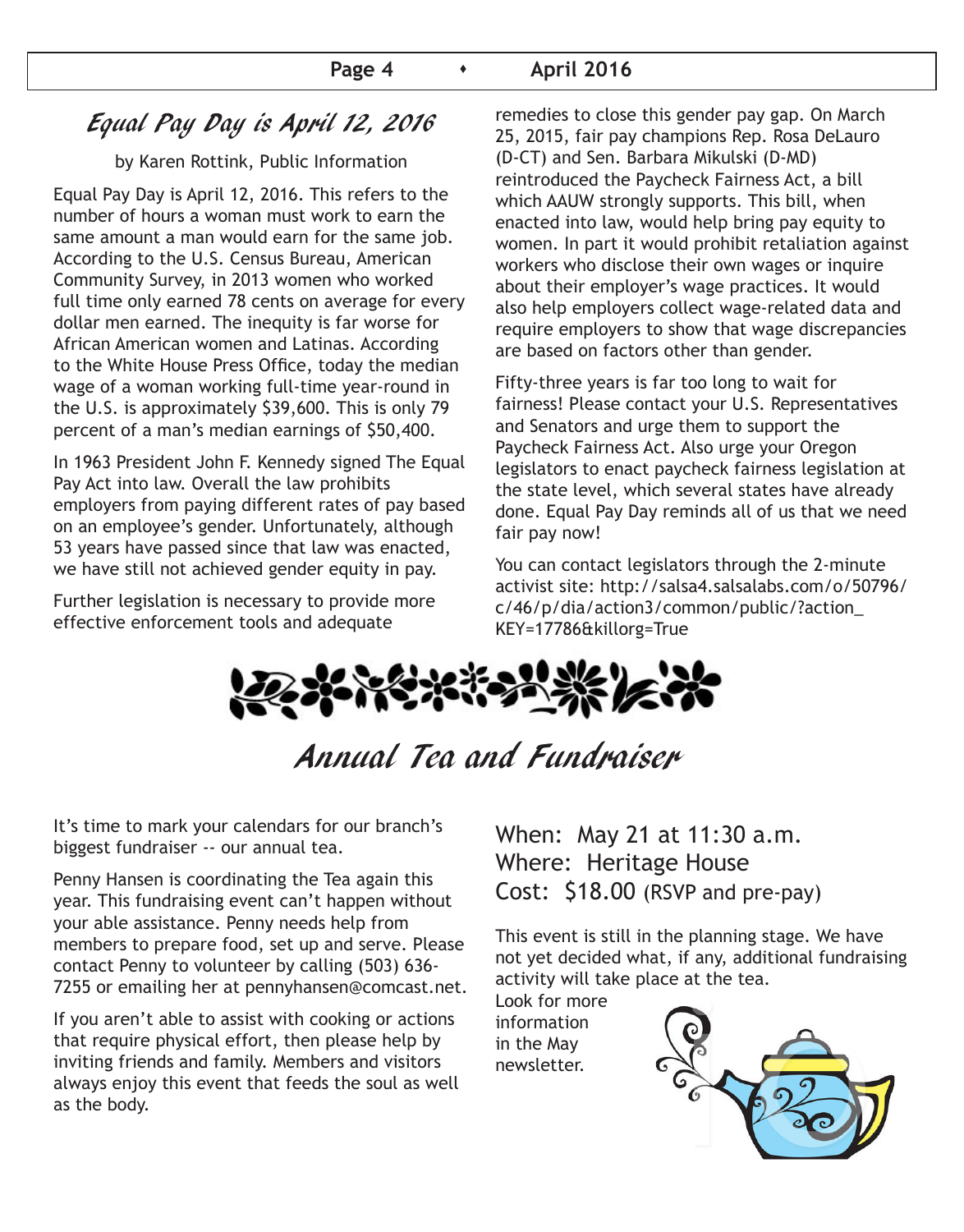# **Page 5 • April 2016**

# AAUW Lake Oswego Branch Membership Application and Dues Statement 2016-17

Please print. Highlight any additions, changes or corrections.

| Please put additional degrees on back of page or add note.                                                                                                                                                                                                                                       |                                                                                                                                                                                                                                                                   |                                                                                                                                                                                                                                                                                                                                                                                                                            |  |  |
|--------------------------------------------------------------------------------------------------------------------------------------------------------------------------------------------------------------------------------------------------------------------------------------------------|-------------------------------------------------------------------------------------------------------------------------------------------------------------------------------------------------------------------------------------------------------------------|----------------------------------------------------------------------------------------------------------------------------------------------------------------------------------------------------------------------------------------------------------------------------------------------------------------------------------------------------------------------------------------------------------------------------|--|--|
| $\Box$ New $\Box$ Renewing $\Box$ Life $\Box$ Honorary Life $\Box$ Dual $\Box$ Student                                                                                                                                                                                                           |                                                                                                                                                                                                                                                                   |                                                                                                                                                                                                                                                                                                                                                                                                                            |  |  |
| Please make checks payable to: AAUW Lake Oswego Branch<br>Send checks to: Anne Redman, LOAAUW, PO Box 416, Marylhurst, OR 97036                                                                                                                                                                  |                                                                                                                                                                                                                                                                   |                                                                                                                                                                                                                                                                                                                                                                                                                            |  |  |
| \$49 National Association Dues<br>\$16 State Dues<br>\$17 Branch Dues                                                                                                                                                                                                                            |                                                                                                                                                                                                                                                                   | *\$46 of your annual dues is tax deductible.<br>\$3 supports our lobby efforts and \$1 is for<br>the Oregon Newsletter. Your dues may be                                                                                                                                                                                                                                                                                   |  |  |
| \$82 Total Dues*                                                                                                                                                                                                                                                                                 |                                                                                                                                                                                                                                                                   | deductible as a business expense.                                                                                                                                                                                                                                                                                                                                                                                          |  |  |
| \$25 Student Affiliate Dues**                                                                                                                                                                                                                                                                    |                                                                                                                                                                                                                                                                   | **Student dues (undergraduate only) \$16 is<br>tax deductible.                                                                                                                                                                                                                                                                                                                                                             |  |  |
| Amount enclosed ___________<br>Check $\#$                                                                                                                                                                                                                                                        |                                                                                                                                                                                                                                                                   |                                                                                                                                                                                                                                                                                                                                                                                                                            |  |  |
|                                                                                                                                                                                                                                                                                                  |                                                                                                                                                                                                                                                                   | Participate! Share your skills and talents.                                                                                                                                                                                                                                                                                                                                                                                |  |  |
| <b>SKILLS</b><br>Computer<br>Design/Graphics<br>Database Management<br><b>Website Maintenance</b><br><b>Desktop Publishing</b><br>Newsletter Editor<br>Photography<br>Writing/Editing<br><b>Table Decoration</b><br><b>Food Preparation</b><br><b>Fund Raising</b><br>Other <b>Communication</b> | <b>BRANCH SUPPORT</b><br>Monthly programs & Events<br>Set up/Take Down<br><b>Greeter at Events</b><br>Program Ideas<br>Newsletter Distribution<br>__Publicity Distribution<br>Directory Management<br>___Food Preparation<br>___Holiday Gala<br>New Member Friend | <b>INTEREST GROUPS</b><br><b>Book Groups</b><br>____ 2nd Wednesday - Mystery - noon<br>______ 3rd Thursday - morning<br>_____ 4th Tuesday - morning<br>____ 4th Thursday - evening<br>4th Friday - morning<br><b>Bridge Groups</b><br>____ Laffalot, 2nd, 4th Monday<br>_____ 3rd Wednesday<br>Other<br>____ Delightful Dining<br>____ Explore Northwest<br>____ Lunch Bunch - 3rd Tuesday<br><b>Portland Center Stage</b> |  |  |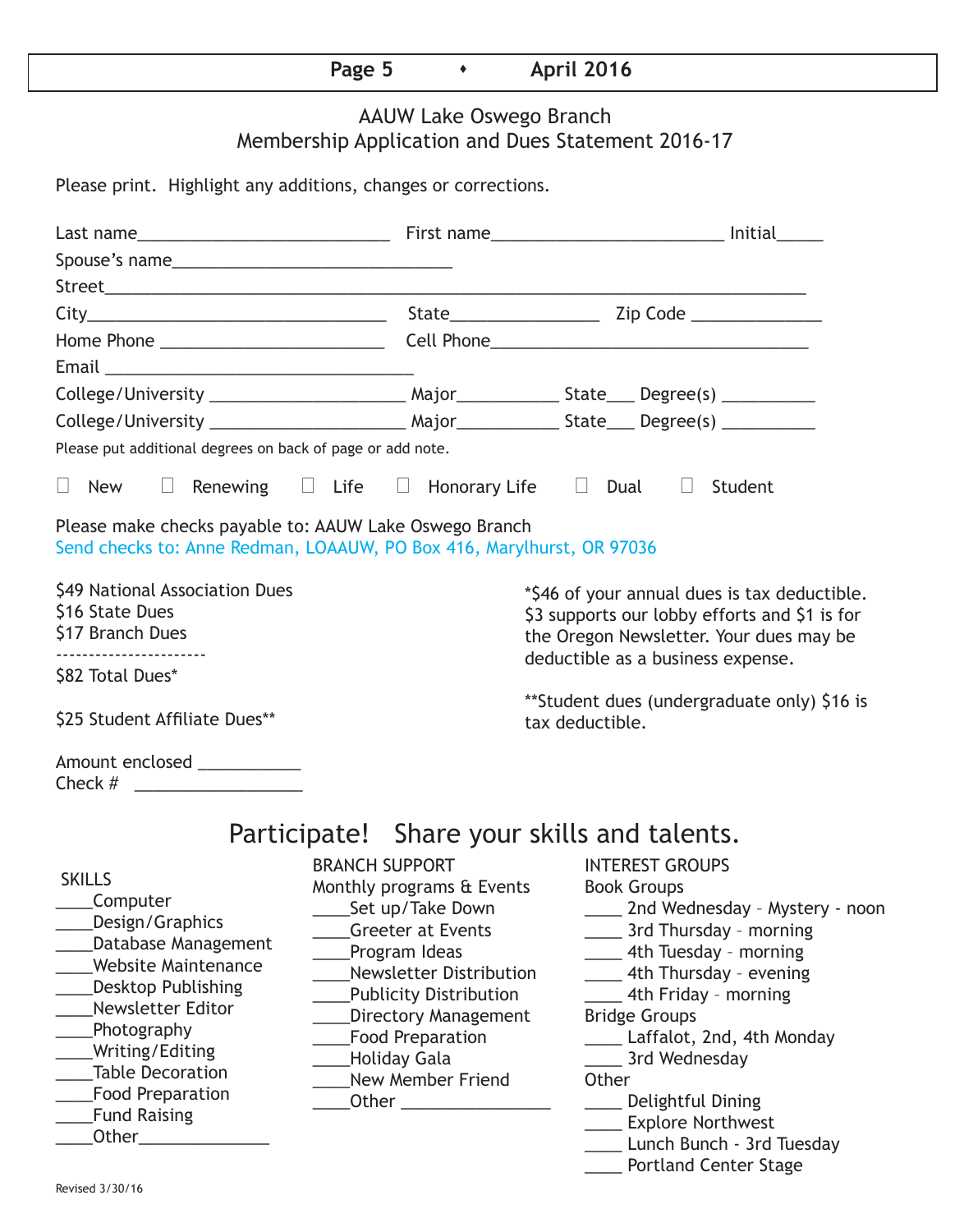## **Page 6 • April 2016**

## 2016 LO AAUW Donation Form

Name was also as  $\sim$  100  $\mu$  and  $\mu$  and  $\mu$  and  $\mu$  and  $\mu$  and  $\mu$  and  $\mu$  and  $\mu$  and  $\mu$  and  $\mu$  and  $\mu$  and  $\mu$  and  $\mu$  and  $\mu$  and  $\mu$  and  $\mu$  and  $\mu$  and  $\mu$  and  $\mu$  and  $\mu$  and  $\mu$  and  $\mu$  an

City/State/Zip 2000 and 2000 and 2000 and 2000 and 2000 and 2000 and 2000 and 2000 and 2000 and 200

Address \_\_\_\_\_\_\_\_\_\_\_\_\_\_\_\_\_\_\_\_\_\_\_\_\_\_\_\_\_\_\_\_\_\_\_\_\_\_\_\_\_\_\_\_\_\_\_\_\_\_

**LOCAL SCHOLARSHIP DONATION:**

\$\_\_\_\_\_\_\_\_\_\_\_ Donation Amount **—** Write check to *Lake Oswego AAUW* PLEASE NOTE: THIS DONATION IS **NOT** TAX DEDUCTIBLE

## **NATIONAL AAUW FUNDS DONATION:**

\$\_\_\_\_\_\_\_\_\_\_\_ Donation Amount **—** Write check to *AAUW Funds*

ALL NATIONAL CONTRIBUTIONS ARE FULLY TAX DEDUCTIBLE

Giving unrestricted gifts to AAUW FUNDS (#9110) provides support where needed most, but you can choose a specific fund:

**[ ] #9110 General Foundation Support — Allocated where most needed** 

[ ] #9170 Eleanor Roosevelt Fund **—** Supports AAUW research studies

[ ] #4337 Public Policy Fund **—** Supports advocacy for laws fair to women

[ ] #3999 Legal Advocacy Fund **—** Supports legal rights for those facing discrimination

[ ] #4339 Leadership Programs Fund **—** Supports programs like NCCWSL

[ ] AAUW National Tech Trek Program

Gifts of \$100–\$174 confer membership in the Oregon Century Club Gifts of \$175 or above confer membership in the Oregon Century Club Plus

Gifts of \$25 or more to either local scholarship or AAUW Funds may be designated to honor a friend or loved one.

This gift is a memorial (deceased) to \_\_\_\_\_\_\_\_\_\_\_\_\_\_\_\_\_\_\_\_\_\_\_\_\_\_\_\_\_\_\_\_\_\_

This gift is a tribute (living) to \_\_\_\_\_\_\_\_\_\_\_\_\_\_\_\_\_\_\_\_\_\_\_\_\_\_\_\_\_\_\_\_\_\_

Acknowledgement should be sent to:

Name \_\_\_\_\_\_\_\_\_\_\_\_\_\_\_\_\_\_\_\_\_\_\_\_\_\_\_\_\_\_\_\_\_\_\_\_\_\_\_\_\_\_\_\_\_\_\_\_\_\_\_\_

Address \_\_\_\_\_\_\_\_\_\_\_\_\_\_\_\_\_\_\_\_\_\_\_\_\_\_\_\_\_\_\_\_\_\_\_\_\_\_\_\_\_\_\_\_\_\_\_\_\_\_

**Send this form and check to: LO AAUW, PO Box 416, Marylhurst, Oregon 97036**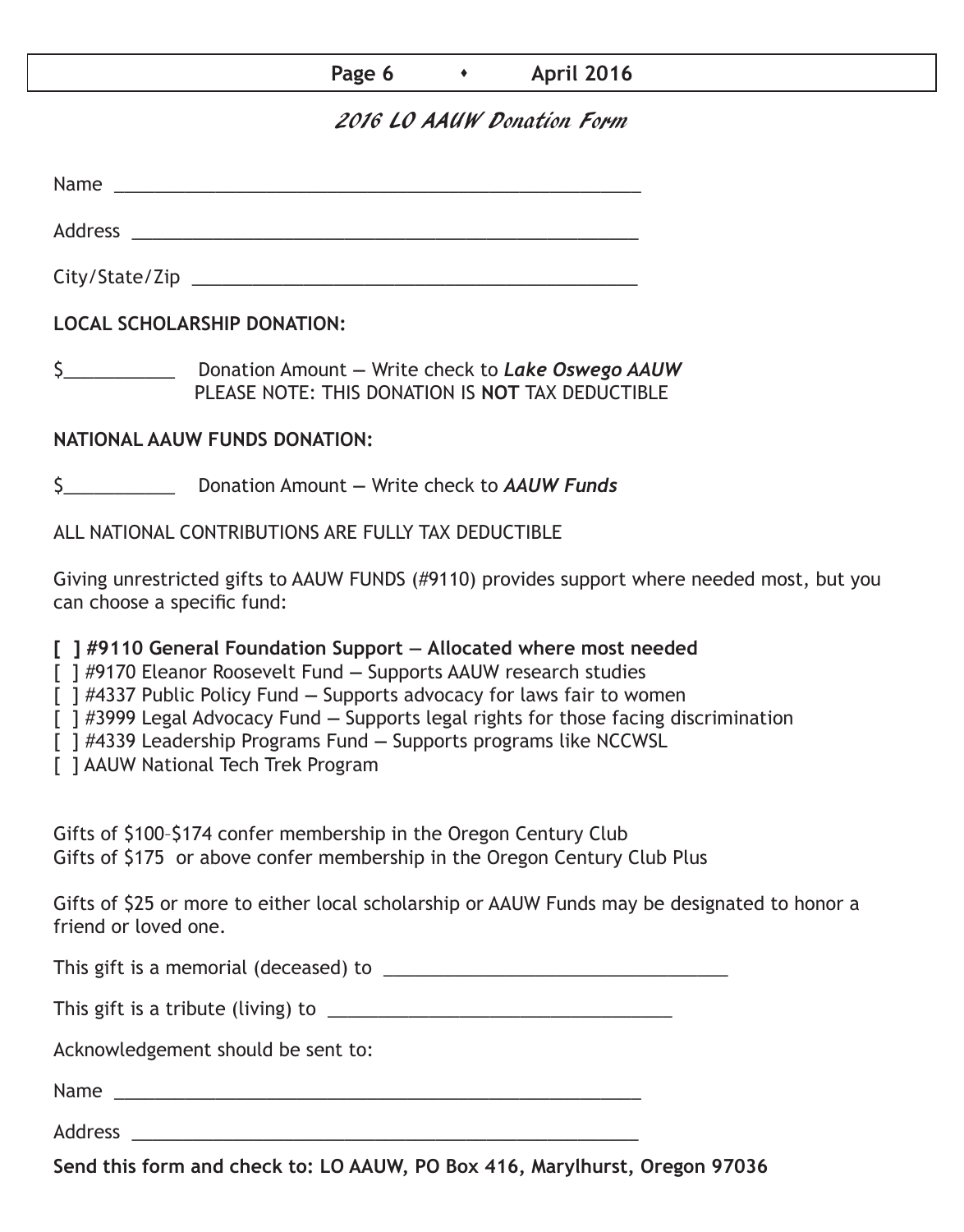### **Page 7 • April 2016**

## Interest Group Activities

**Fourth Tuesday Books 4th Tuesday at 11:00 a.m.**

Date: April 26

Book: *On Gold Mountain* by Lisa See Location: Szechuan Kitchen, Lake Oswego For more information, contact Dixie Kroupa, (503) 697-8028, dixie.kroupa@comcast.net

#### **Murder by the Book 2nd Wednesday at 12:00 p.m.**

Date: April 13

Book: *The Rope* by Nevada Barr Location: 4949 Meadows Rd., Suite 400, Lake Oswego

Leader: Stephanie Carter

Bring your lunch, refreshments provided. For more information, contact Jane Taft, (503) 742-1653, taft.jane@gmail.com or Stephanie Carter, (971) 285-5882, secarter1@gmail.com

#### **Interpretive Books 3rd Thursday at 9:30 a.m.**

Date: April 21

Book: *Our Souls at Night* by Kent Haruf Leader: Heather Hall Hostess: Donna Saffir For more information, contact Laura Eyer, (503) 982-3522, eyerlaura@gmail.com or Linda Watkins, (503) 694-2334, l.and.m.watkins@gmail. com

#### **Thursday Evening Books 4th Thursday at 7:30 p.m.**

Date: April 28

Book: *Life From Scratch* by Sasha Martin Introduction & Hostess: Vicki Clark For more information, contact Sandra Hoover, (503) 707-2984, sandraleehoover@comcast.net or Suzanne Kaveckis, (503) 678-1641, smkaveckis@icloud.com

#### **Friday Books 4th Friday at 10:00 a.m.**

Date: April 22 Book: *Hard Choices* by Hilary Rodham Clinton Location: West Linn Public Library (Bamboo Room) Leader: Barbara McDonald For more information, contact Irene Romero, (503) 657-6159, ireneromero@mac.com

#### **Portland Center Stage Date and Time Vary**

Season ticket holders for the Portland Center Stage's Thursday matinees will enjoy a year of musicals, dramas and comedies. For more information, contact Betty Barber, (503) 675-0594, barberbc@yahoo.com

#### **Laffalot Bridge 2nd & 4th Mondays at 1:00 p.m.**

Date: April 11 & 25

If you would like to join or be added to the substitute list or for more information, contact Bettirae Willis, (503) 891-6232 (cell), bewillis@ easystreet.net

#### **Third Wednesday Bridge 3rd Wednesday at 1:00 p.m.**

Date: April 20

If you would like to be added to the substitute list, or for more information, contact Penny Hansen, (503) 636-7255, pennyhansen@comcast.net

#### **Lunch Bunch 3rd Tuesday at 11:30 a.m.**

Date: April 19

Location: La Provence Restaurant, 16350 Boones Ferry Rd, Lake Oswego

All are welcome to this new lunch group. To be added to the email list or to RSVP please send an email to Terry Hyland at twh20eagle@comcast.net. For other questions contact Connie Irwin at (503) 459-3070.

#### **Delightful Dining Date Varies**

Date: June 4 at 6:00 p.m.

Enjoy Lebanese cuisine at the home of Stephanie Carter.

Delightful Dining is the group where members share the cooking and the costs. For more information, contact Jane Taft, (503) 742-1653, taft.jane@ gmail.com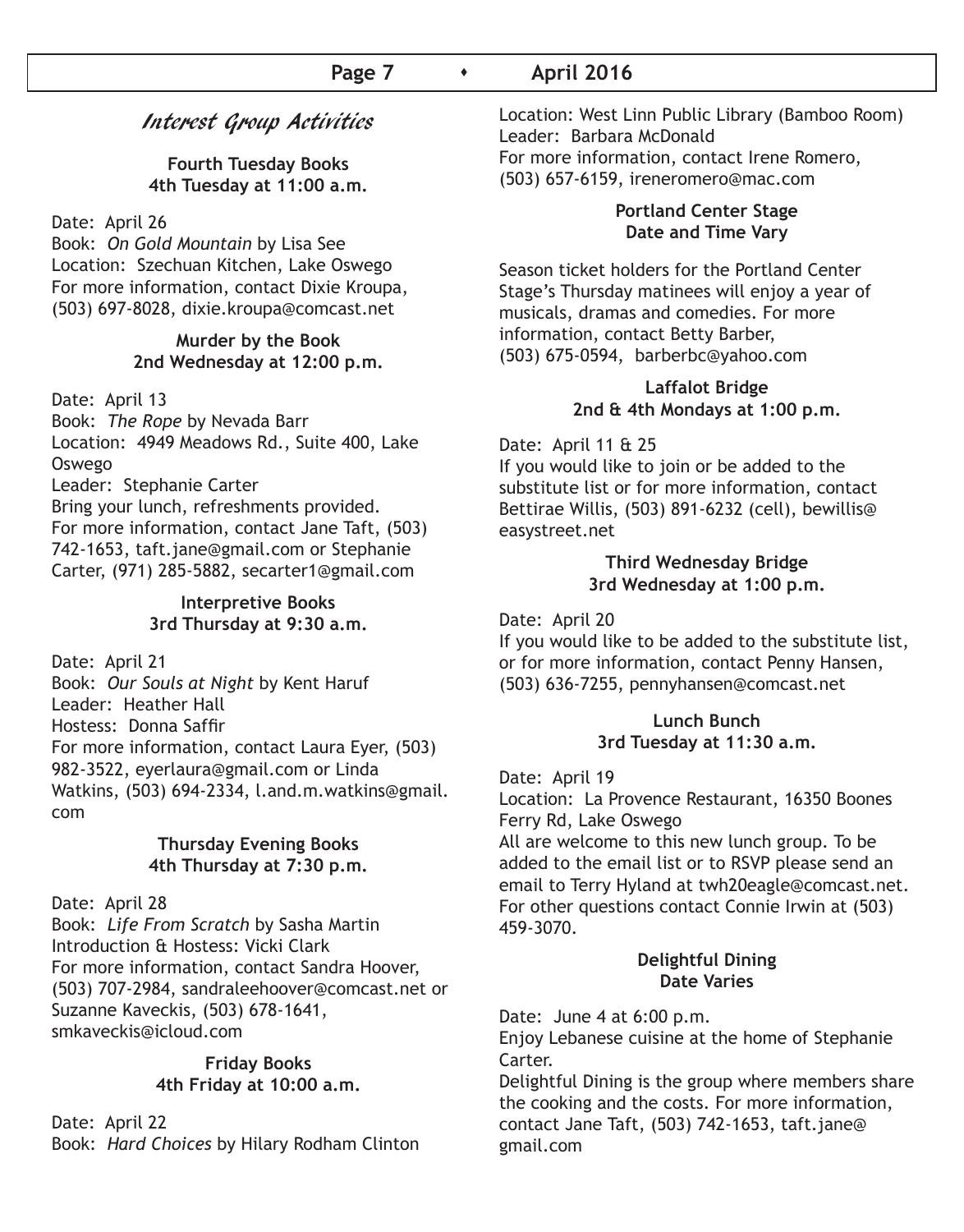|  | April 2016 |  |
|--|------------|--|
|--|------------|--|

| Sunday          | Monday                          | Tuesday                                 | Wednesday                                     | Thursday                                  | Friday                       | Saturday                      |
|-----------------|---------------------------------|-----------------------------------------|-----------------------------------------------|-------------------------------------------|------------------------------|-------------------------------|
|                 |                                 |                                         |                                               |                                           | $\mathbf 1$                  | $\overline{2}$                |
| $\overline{3}$  | $\overline{4}$                  | 5                                       | 6<br>Board<br>Meeting                         | $\overline{7}$                            | 8                            | 9<br><b>Branch</b><br>Meeting |
| 10 <sup>1</sup> | 11<br>Laffalot<br><b>Bridge</b> | 12                                      | 13<br>Murder by<br>the<br>Book                | 14                                        | 15                           | $16$                          |
| 17              | 18                              | 19<br>Lunch<br><b>Bunch</b>             | $20\,$<br>Third<br>Wednesday<br><b>Bridge</b> | 21<br>Interpretive<br><b>Books</b>        | 22<br>Friday<br><b>Books</b> | 23                            |
| 24              | 25<br>Laffalot<br><b>Bridge</b> | 26<br>Fourth<br>Tuesday<br><b>Books</b> | 27                                            | 28<br>Thursday<br>Evening<br><b>Books</b> | 29                           | 30 <sup>°</sup>               |
|                 |                                 |                                         |                                               |                                           |                              |                               |

## AAUW'S Mission

Advancing equity for women and girls through advocacy, education, philanthropy, and research.

## AAUW's Value Promise

By joining AAUW, you belong to a community that breaks through educational and economic barriers so that all women have a fair chance.